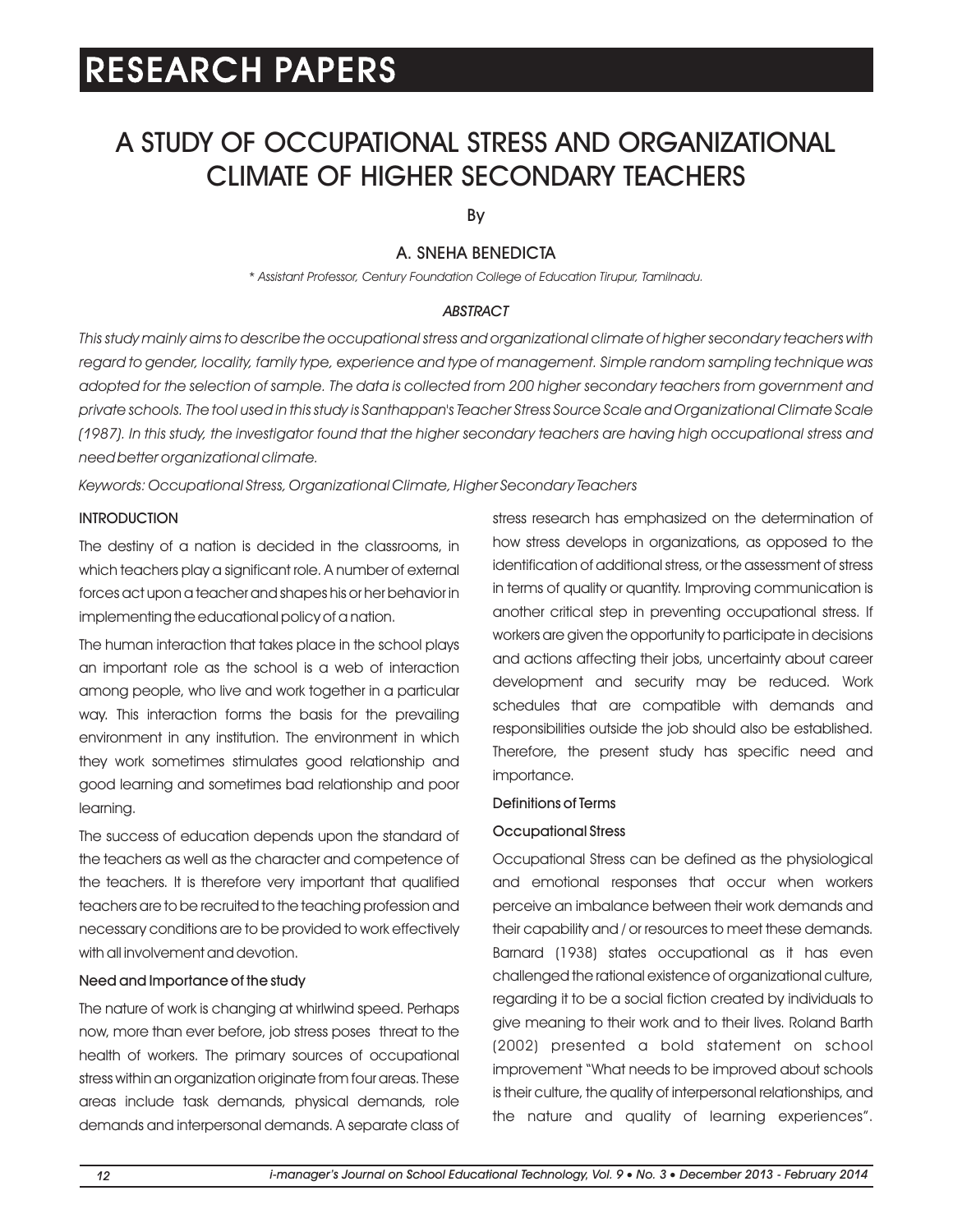Chandraiah et.al., (2003) state that age can be explained in terms, that the individuals matured personality disposition is related to the attainment of developmental tasks specific to each developmental phase and its influence on individuals perception of the situations as stressful or otherwise.

### Organizational Climate

Organizational Climate refers to a set of measurable properties of the work environment, that are perceived by the people who live and work in it, and that influence their motivation and behaviour. Climate characteristics that have been determined to significantly impact a company's bottom line are: flexibility, responsibility, standards, rewards, clarity and team commitment. The foundational work in school climate is generally recognized as that of Dash.B.N (2005), who roughly related their definition of climate to morale, but admitted that time constraints and restricted their consideration of that construct to the social interaction between the principal and the teachers. Elankumaran (2004) defined Personality, organizational climate and job involvement as an attitude that is an important variable which helps in maximizing organizational effectiveness.

### Objectives of the study

The investigator of the present study framed the following objectives

- ·To study the occupational stress of higher secondary teachers
- ·To study the organizational climate of higher secondary teachers
- ·To find out whether there is any significant difference between male and female teachers with respect to their occupational stress
- ·To find out whether there is any significant difference between rural and urban area teachers with respect to their occupational stress
- ·To find out whether there is any significant difference between nuclear and joint family teachers with respect to their occupational stress
- ·To find out whether there is any significant difference between teachers whose experience is up to 15 years and

above 15 years with respect to their occupational stress

To find out whether there is any significant difference between government and private teachers with respect to their occupational stress

- To find out whether there is any significant difference between male and female teachers with respect to their organizational climate
- To find out whether there is any significant difference between rural and urban area teachers with respect to their organizational climate
- To find out whether there is any significant difference between nuclear and joint family teachers with respect to their organizational climate
- To find out whether there is any significant difference between teachers whose experience is up to 15 years and above 15 years with respect to their organizational climate
- ·To find out whether there is any significant difference between government and private teachers with respect to their organizational climate
- ·To find out whether there is any significant relationship between occupational stress and organizational climate of higher secondary teachers

### Hypothesis of the study

The investigator of the present study framed the following hypotheses based on the evidence available

H1: The occupational stress of higher secondary teachers is high

H2: The organizational climate of higher secondary schools is better

H3: There is no significant difference between male and female higher secondary teachers with respect to their occupational stress

H4: There is no significant difference between rural and urban area higher secondary teachers with respect to their occupational stress

H5: There is no significant difference between nuclear and joint family higher secondary teachers with respect to their occupational stress

H6: There is no significant difference between higher secondary teachers whose experience is up to 15 years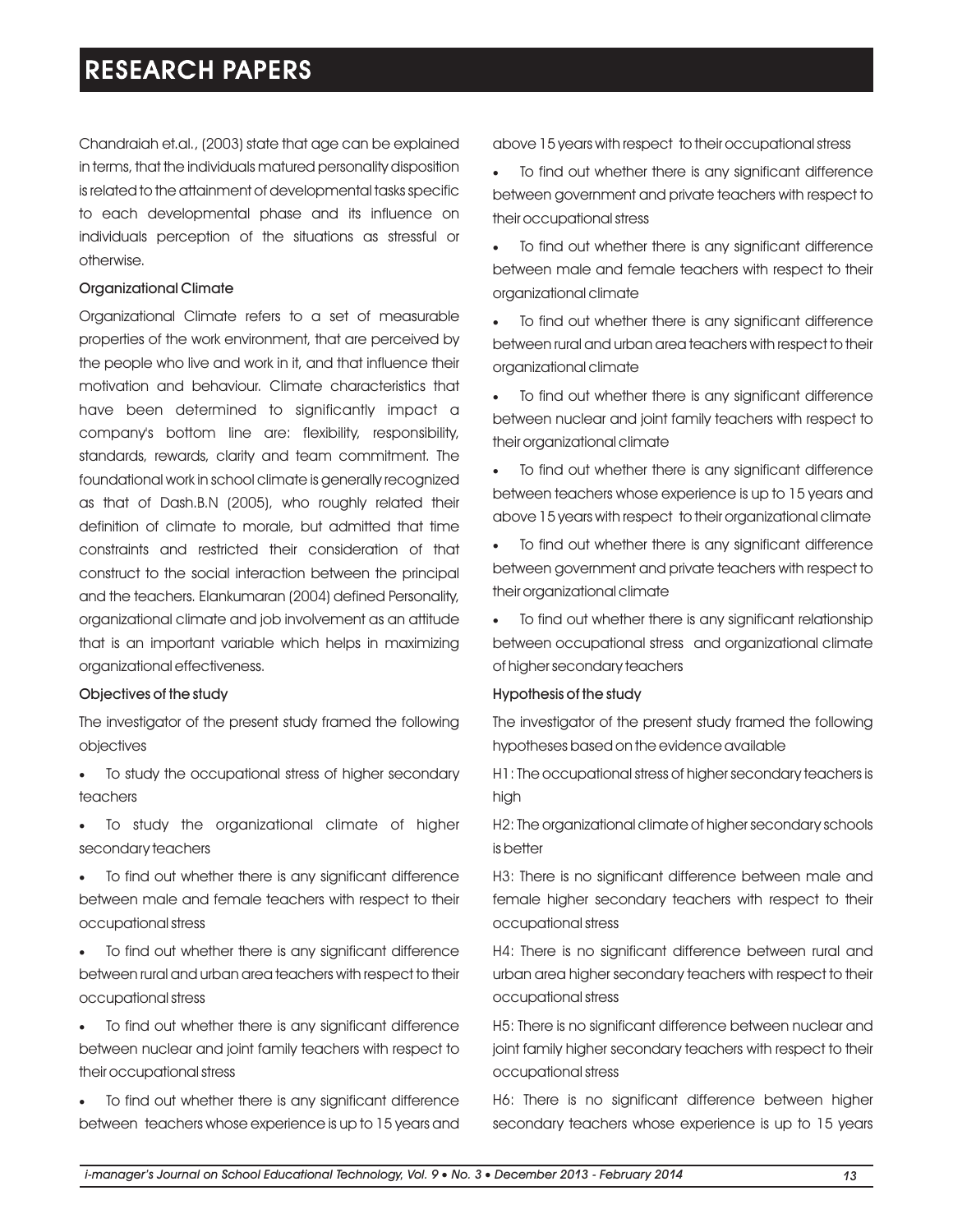and above 15 years with respect to their occupational stress

H7: There is no significant difference between government and private higher secondary teachers with respect to their occupational stress

H8: There is no significant difference between male and female higher secondary teachers with respect to their organizational climate

H9: There is no significant difference between rural and urban area higher secondary teachers with respect to their organizational climate

H10: There is no significant difference between nuclear and joint family higher secondary teachers with respect to their organizational climate

H11: There is no significant difference between higher secondary teachers whose experience is up to 15 years and above 15 years with respect to their organizational climate

H12: There is no significant difference between government and private higher secondary teachers with respect to their organizational climate

H13: There is no significant difference between occupational stress of higher secondary teachers and organizational climate

#### Method of the study

For the present investigation the investigator applied Normative Survey as a method. It involves describing, recording, analysis and interpreting the data which are all directed towards a better understanding of the present.

#### Sample

The sample comprised of 200 higher secondary teachers selected through Simple Random Sampling Method. The sample was taken from Tirupur district.

### Tools Used

To test the hypothesis framed, the following tools have been adopted by the investigator.

Santhappan's Teacher Stress Source Scale and School Organizational Climate Scale (1987)

### Analysis of data

It is evident from Table 1 that the calculated mean score of

entire sample was 168.45 and the standard deviation value is 33.08, which indicates that the higher secondary teachers are having high occupational stress. (Hypothesis 1)

It is evident from Table 2, that the calculated mean score of entire sample is 270.40 and the standard deviation value is 32.35, which indicates that the higher secondary teachers are having better organizational climate.(Hypothesis 2

It is evident from Table 3, that the calculated value is 0.36, which is not significant at 0.05 level. Hence, the framed null hypothesis 3 is accepted. It is inferred that the male and female teachers do not differ significantly in their occupational stress.

It is evident from Table 4, that the calculated value is 1.35, which is not significant at 0.05 level. Hence, the framed null

| S.No           | Demographic          | Sample            | N   | Mean   | S.D   |
|----------------|----------------------|-------------------|-----|--------|-------|
|                | Variable             |                   |     |        |       |
| 1              | Gender               | Male              | 92  | 169.35 | 30.77 |
|                |                      | Female            | 108 | 167.65 | 35.06 |
| $\overline{2}$ | Locality             | Rural             | 98  | 165.20 | 32.64 |
|                |                      | Urban             | 102 | 171.54 | 33.37 |
| 3              | <b>Family Type</b>   | Nuclear           | 161 | 170.09 | 33.39 |
|                |                      | Joint             | 39  | 161.59 | 31.25 |
|                |                      | Up to 15<br>Years | 114 | 169.95 | 34.23 |
| $\overline{4}$ | Experience           | Above 15<br>Years | 86  | 166.43 | 31.58 |
|                | Type of              | Government        | 111 | 169.63 | 34.26 |
| 5              | Management           | Private           | 89  | 166.94 | 31.67 |
| 6              | <b>Entire Sample</b> |                   | 200 | 168.45 | 33.08 |

#### Table 1. The Mean and Standard Deviation Scores on Occupational Stress of Higher Secondary Teachers

| S.No           | Demographi<br>c Variable | Sub-Sample    | N   | Mean   | S.D   |
|----------------|--------------------------|---------------|-----|--------|-------|
| 1              | Gender                   | Male          | 92  | 272.08 | 31.69 |
|                |                          | Female        | 108 | 268.97 | 32.99 |
| $\overline{2}$ | Locality                 | Rural         | 98  | 267.43 | 34.53 |
|                |                          | Urban         | 102 | 273.25 | 30.01 |
| 3              | <b>Family Type</b>       | Nuclear       | 161 | 271.91 | 31.60 |
|                |                          | Joint         | 39  | 264.15 | 35.04 |
|                |                          | Up to 15      | 114 | 269.31 | 32.00 |
| $\overline{4}$ | Experience               | Years         |     |        |       |
|                |                          | Above 15      | 86  | 271.84 | 32.95 |
|                |                          | Years         |     |        |       |
| 5              | Type of                  | Government    | 111 | 270.35 | 35.71 |
|                | Management               | Private       | 89  | 270.46 | 27.79 |
| 6              |                          | Entire Sample | 200 | 270.40 | 32.35 |

Table 2. The Mean and Standard Deviation of Organizational Climate Scores of Higher Secondary Teachers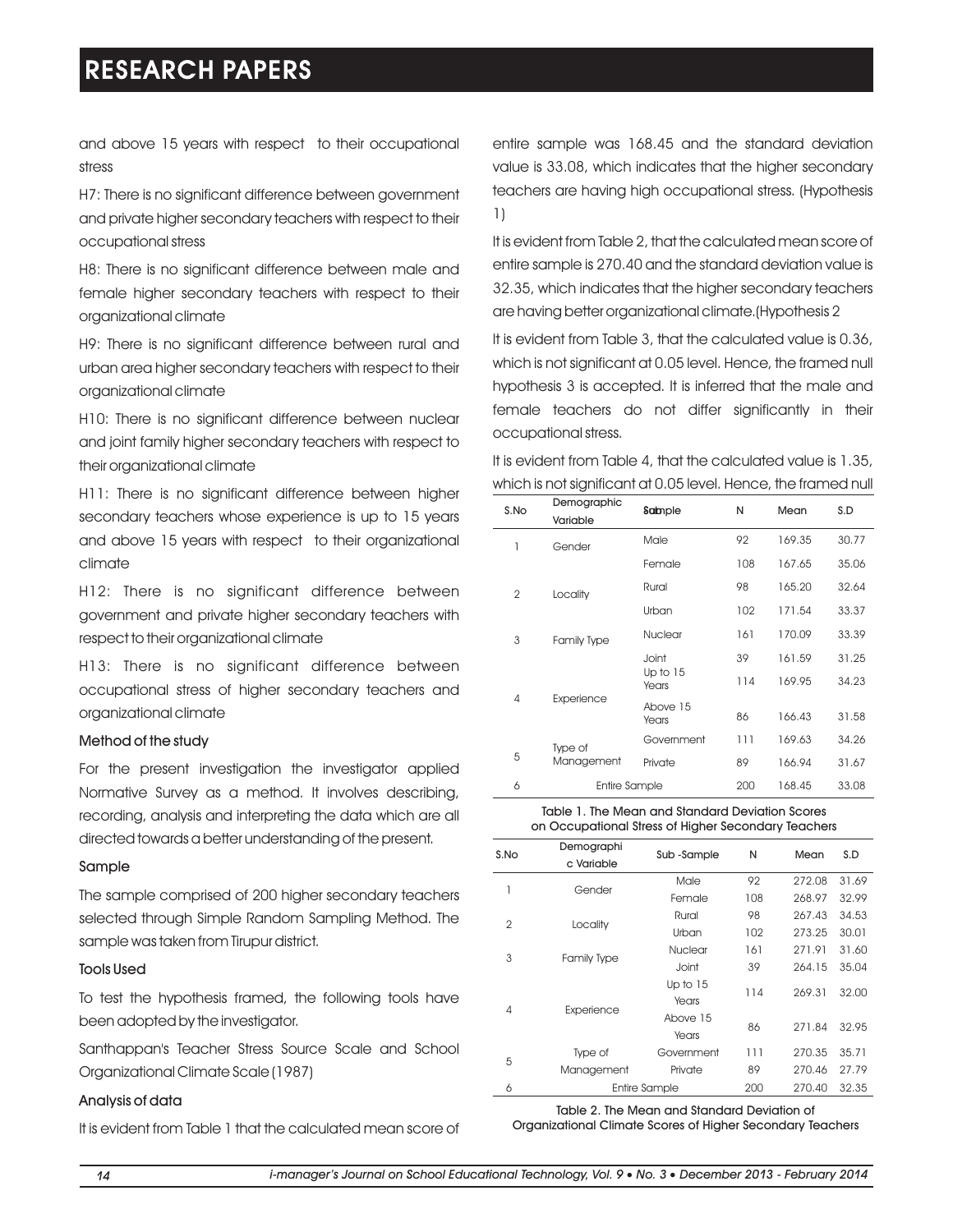hypothesis 4 is retained. It is inferred that the rural and urban area teachers do not differ significantly in their occupational stress.

It is evident from Table 5, that the calculated value is 1.51, which is not significant at 0.05 level. Hence, the framed null hypothesis 5 is accepted. It is inferred that the nuclear and joint family teachers do not differ significantly in their occupational stress.

It is evident from Table 6, that the calculated value is 0.75, which is not significant at 0.05 level. Hence, the framed null hypothesis 6 is accepted. It is inferred that the teachers who have experience up to 15 years and above 15 years do not differ significantly in their occupational stress.

It is evident from the Table 7, that the calculated value is

|        |     |        |       |             | 0.58, which is not significant at 0.05 level. Hence, the |
|--------|-----|--------|-------|-------------|----------------------------------------------------------|
| Gender | Ν   | Mean   | S.D   | 41<br>Value | Level of<br>Significance                                 |
| Male   | 92  | 169.35 | 30.77 | 0.36        | Not Significant                                          |
| Female | 108 | 167.65 | 35.06 |             |                                                          |

Table 3. The Siginificance of the Difference ('t' Value) Between Mean Scores of Male and Female Teachers in Their Occupational Stress

| Locality | Ν   | Mean   | S.D   | 4'<br>Value | Level of<br>Significance |
|----------|-----|--------|-------|-------------|--------------------------|
| Rural    | 98  | 165.20 | 32.64 |             | Not                      |
| Urban    | 102 | 171.54 | 33.37 | 1.35        | Significant              |

Table 4. The Siginificance Of The Difference ('t' Value) Between Mean Scores Of Rural And Urban Area Teachers In Their Occupational Stress

| <b>Family Type</b> | N   | Mean     | S.D               | 't' Value | Level of<br>Significance |
|--------------------|-----|----------|-------------------|-----------|--------------------------|
| <b>Nuclear</b>     | 161 | 170.09   | 33.39             |           | Not                      |
| Joint              | 39  | 161.59   | 31.25             | 1.51      | Significant              |
| _ _ _              | _ _ | --- - -- | - - --<br>- - - - |           |                          |

Table 5. The Siginificance Of The Difference ('t' Value) Between Mean Scores Of Nuclear And Joint Family Teachers In Their Occupational Stress

| Experience     | Ν   | Mean   | S.D   | 't' Value | Level of<br>Significance |
|----------------|-----|--------|-------|-----------|--------------------------|
| Up to 15 years | 114 | 169.95 | 34.23 | 0.75      | Not                      |
| Above 15 years | 86  | 166.43 | 31.58 |           | Significant              |

Table 6. The Siginificance Of The Difference ('t' Value) Between Mean Scores Of Teachers Who Have Experience Up To 15 Years And Above 15 Years In Their Occupational Stress

| Type of<br>Management | Ν   | Mean   | S.D   | 41<br>Value | Level of<br>Significance |
|-----------------------|-----|--------|-------|-------------|--------------------------|
| Government            | ווו | 169.63 | 34.26 |             |                          |
| Private               | 89  | 166.94 | 31.67 | 0.58        | Not Significant          |

Table 7. The Siginificance of the Difference ('t' Value) Between Mean Scores of Government and Private School Teachers in Their Occupational Stress

framed null hypothesis 6 is accepted. It is inferred that the government and private school teachers do not differ significantly in their occupational stress.

It is evident from Table 8, that the calculated value is 0.68, which is not significant at 0.05 level. Hence, the framed null hypothesis 8 is accepted. It is inferred that the male and female teachers do not differ significantly in their organizational climate.

It is evident from Table 9, that the calculated value is 1.27, which is not significant at 0.05 level. Hence, the framed null hypothesis 9 is accepted. It is inferred that the rural and urban area teachers do not differ significantly in their organizational climate.

It is evident from Table 10, that the calculated value is 1.26, which is not significant at 0.05 level. Hence, the framed null hypothesis 10 is accepted. It is inferred that the nuclear and joint family teachers do not differ significantly in their organizational climate.

It is evident from Table 11, that the calculated value is 0.55, which is not significant at 0.05 level. Hence, the framed null hypothesis 11 is accepted. It is inferred that the teachers

| Gender                                                                                             | N   | Mean                                                      | S.D   | 4'        | level of        |  |  |
|----------------------------------------------------------------------------------------------------|-----|-----------------------------------------------------------|-------|-----------|-----------------|--|--|
|                                                                                                    |     |                                                           |       | Value     | Significance    |  |  |
| Male                                                                                               | 92  | 272.08                                                    | 31.69 | 0.68      | Not             |  |  |
| Female                                                                                             | 108 | 268.97                                                    | 32.99 |           | Significant     |  |  |
| Table 8. The Siginificance of the Difference ('t' Value)                                           |     |                                                           |       |           |                 |  |  |
|                                                                                                    |     | Between Mean Scores of Rural and Urban Area               |       |           |                 |  |  |
|                                                                                                    |     | <b>Teachers in Their Organizational Climate</b>           |       |           |                 |  |  |
| Locality                                                                                           | N   | Mean                                                      | S.D   | 4'        | Level of        |  |  |
|                                                                                                    |     |                                                           |       | Value     | Significance    |  |  |
| Rural                                                                                              | 98  | 267.43                                                    | 34.53 |           | Not             |  |  |
| Urban                                                                                              | 102 | 273.25                                                    | 30.01 | 1.27      | Significant     |  |  |
|                                                                                                    |     |                                                           |       |           |                 |  |  |
| Table 9. The Siginificance Of The Difference ('t' Value)<br>Between Mean Scores Of Male And Female |     |                                                           |       |           |                 |  |  |
|                                                                                                    |     |                                                           |       |           |                 |  |  |
|                                                                                                    |     | <b>Teachers In Their Organizational Climate</b>           |       |           |                 |  |  |
| <b>Family Type</b>                                                                                 | N   | Mean                                                      | S.D   | 't' Value | Level of        |  |  |
|                                                                                                    |     |                                                           |       |           | Significance    |  |  |
| Nuclear                                                                                            | 161 | 271.91                                                    | 31.60 |           |                 |  |  |
| Joint                                                                                              | 39  | 264.15                                                    | 35.04 | 1.26      | Not Significant |  |  |
|                                                                                                    |     | Table 10. The Siginificance Of The Difference ('t' Value) |       |           |                 |  |  |
|                                                                                                    |     | Between Mean Scores Of Nuclear And Joint Family           |       |           |                 |  |  |
|                                                                                                    |     | <b>Teachers In Their Organizational Climate</b>           |       |           |                 |  |  |
|                                                                                                    | N   | Mean                                                      | S.D   | 4,        | Level of        |  |  |
| Experience                                                                                         |     |                                                           |       | Value     | Significance    |  |  |
| Up to 15 years                                                                                     | 114 | 269.31                                                    | 32.00 | 0.55      | Not             |  |  |

Table 11. The Siginificance Of The Difference ('t' Value) Between Mean Scores Of Teachers Who Have Experience Up To 15 Years And Above 15 Years In Their Organizational Climate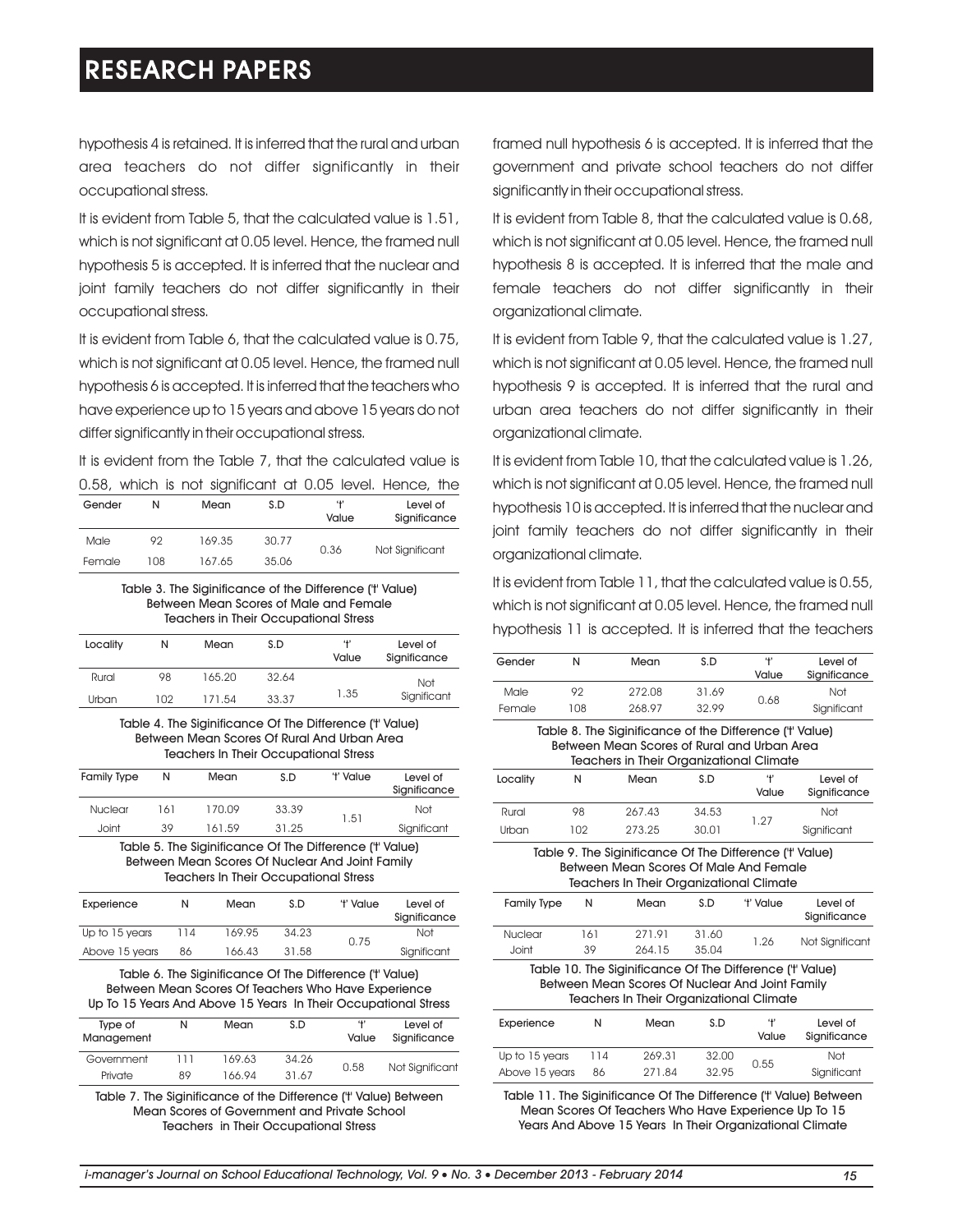who have experience up to 15 years and above 15 years do not differ significantly in their organizational climate.

It is evident from Table 12, that the calculated value is 0.02, which is not significant at 0.05 level. Hence, the framed null hypothesis 12 is accepted. It is inferred that the government and private school teachers do not differ significantly in their organizational climate.

It is evident from Table 13, that the computed coefficient 'r' value is 0.725, which is significant at 0.05 level. Hence, it is inferred that there is a significant relationship between occupational stress and organizational climate of higher secondary teachers.(Hypothesis 3)

#### Findings of the study

The hypothesis formulated at the beginning of the study have been examined in the light of the data gathered. The following are the main findings of the present investigation.

- The occupational stress of higher secondary teachers is high.
- The organizational climate of higher secondary school is better.
- Male and female higher secondary teachers do not differ significantly in their occupational stress.
- ·Rural and urban area higher secondary teachers do not differ significantly in their occupational stress.
- ·Nuclear and joint family higher secondary teachers do not differ significantly in their occupational stress.

·Higher secondary teachers whose experiences is up to 15 years and above years do not differ significantly in their occupational stress.

| $\bullet$<br>Type of                                                                                       | N   | Mean   | S.D   | 't' Value | Government and private higher secondary teachers<br>Level of |  |
|------------------------------------------------------------------------------------------------------------|-----|--------|-------|-----------|--------------------------------------------------------------|--|
| Management                                                                                                 |     |        |       |           | Significance                                                 |  |
| Government                                                                                                 | 111 | 270.35 | 35.71 | 0.02      |                                                              |  |
| Private                                                                                                    | 89  | 27.46  | 27.79 |           | Not Significant                                              |  |
| Table 12. The Siginificance of the Difference ('t' Value)<br>Batusan Magn Caares of Covernment and Drivate |     |        |       |           |                                                              |  |

Between Mean Scores of Government and Private School Teachers in Their Organizational Climate

| Sample | N   | 41<br>Value | Level of<br>Significance |
|--------|-----|-------------|--------------------------|
| Total  | 200 | 0.725       | Significant at           |
|        |     |             | $0.05$ level             |

Table 13. Co-efficient of Correlation Between Occupational Stress and Organizational Climate of Higher Secondary Teachers

do not differ significantly in their occupational stress.

- Male and female higher secondary teachers do not differ significantly in their organizational climate.
- Rural and urban area higher secondary teachers do not differ significantly in their organizational climate.
- ·Nuclear and joint family higher secondary teachers do not differ significantly in their organizational climate.
- Higher secondary teachers whose experiences is up to 15 years and above do not differ significantly in their organizational climate.
- Government and private higher secondary teachers do not differ significantly in their organizational climate.
- ·There is a significant relationship between occupational stress and organizational climate.

# Recommendations

The present study gives a clear-cut view about the present position of higher secondary teachers' occupational stress and their organizational climate. Based on the important findings stated earlier, the following recommendations are suggested.

·Higher secondary teachers are having high occupational stress So the Government and concerned authorities should take necessary steps to reduce their stress in working condition.

·Higher secondary teachers are having better organizational climate So the Government and concerned authorities should keep the existing working conditions.

The findings of the present study also reveal that the urban area teachers are having high occupational stress than rural area. So the authorities should identify the reason behind it for reducing the stress among the urban area teachers.

The present study also reveals that there is a significant relationship between occupational stress and their organizational climate. It may infer from the above analysis that there is an association between the organizational climate and occupational stress.

#### Conclusion

The investigator of the present study concluded that the